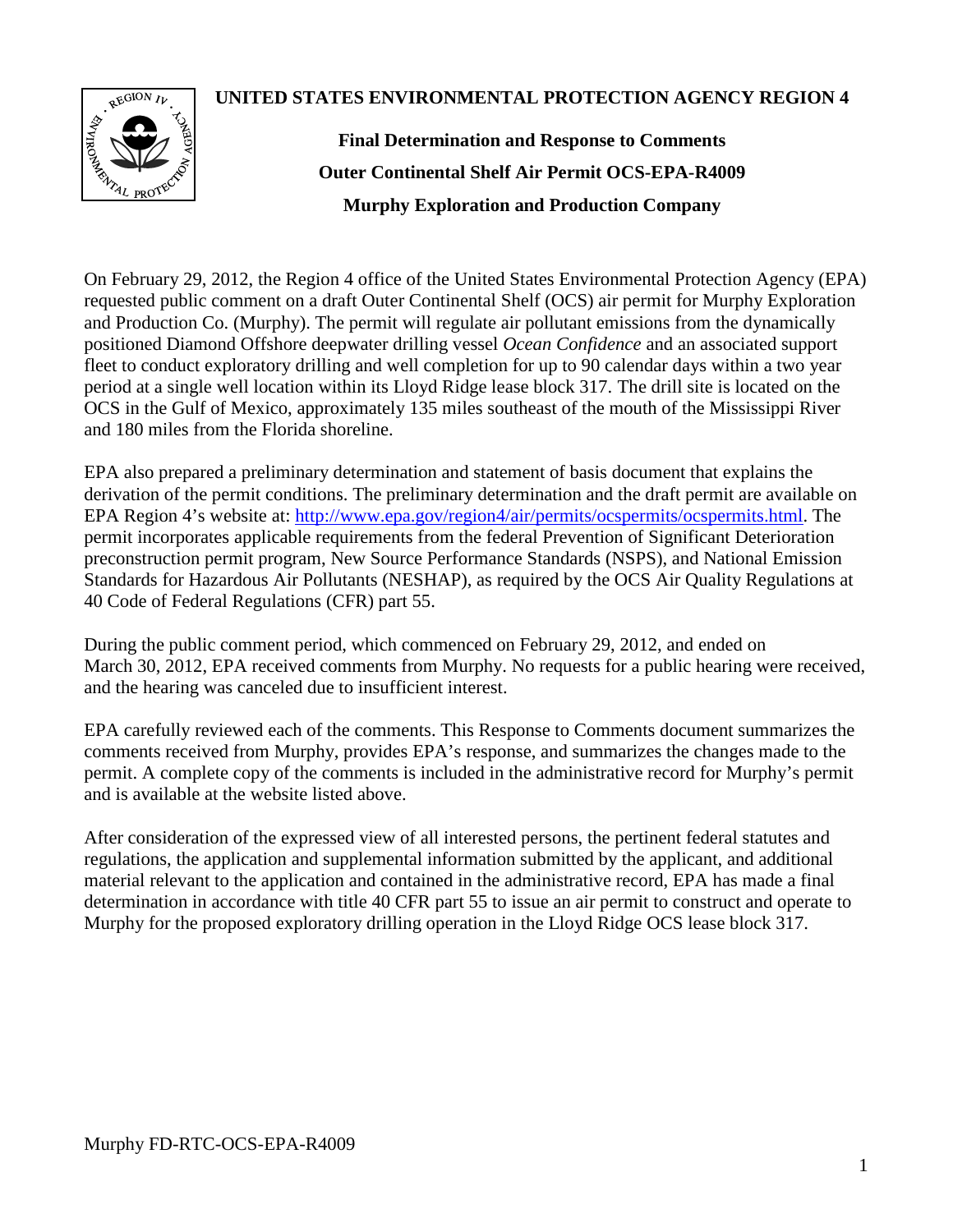## **Comments from Murphy Exploration and Production Company on the Draft Permit**

#### **Comment 1: Engine Horsepower Ratings (Draft Permit page 3; Section 4, Table 1).**

*Based on the initial application and subsequent submittals, including the emissions calculations and supporting documentation, the following diesel engines are listed with the incorrect horsepower. The corrected horsepower needs to be put in the permit.*

| Emissions Unit ID | As shown in draft | <b>CORRECT Rating</b> |  |
|-------------------|-------------------|-----------------------|--|
|                   | permit INCORRECT  | (hp)                  |  |
|                   | Rating (hp)       |                       |  |
| DR-GE-01          | 4439              | 4435                  |  |
| $DR-GE-02$        | 4439              | 4435                  |  |
| $DR-GE-03$        | 4439              | 4435                  |  |
| DR-GE-04          | 4439              | 4435                  |  |
| $DR-GE-05$        | 4439              | 4435                  |  |
| $DR-GE-06$        | 4439              | 4435                  |  |
| $DR-GE-07$        | 4439              | 4435                  |  |
| DR-GE-08          | 4439              | 4435                  |  |
| DR-GE-09          | 6705              | 6789                  |  |
| $DR-GE-10$        | 6705              | 6789                  |  |
| $DR-GE-11$        | 6705              | 6789                  |  |
| DR-AC-01          | 17.6              | 23.1                  |  |

Murphy requests a revision to draft permit Table 1 to adjust the horsepower ratings for DR-GE-01 through DR-GE-11 and DR-AC -01.

**Response:** The requested change is consistent with the application and the assumptions used in EPA's review. EPA has adjusted the horsepower ratings for the specified emissions units in Table 1 of the final permit.

#### **Comment 2: Record of Ocean Confidence Dry Dock Downtime (Draft Permit page 10; Section 6.1.4.).**

*Section 6.1.4 states: The permittee shall maintain a record of any time the Ocean Confidence is put into dry dock or experiences downtime from drilling activities beginning with the effective date of this permit and during the pendency of this permit to be reported with the Compliance Certification Report as set forth by Condition 5.13.*

*It is not reasonable for EPA to require the permittee to maintain these records since Murphy does not own the Ocean Confidence. Also, at present, the rig is not drilling for Murphy.*

*The rig owner should not be required to maintain records for this project prior to the project beginning (during pendency of permit and project) especially if Murphy does not have the Ocean Confidence under contract for this or other projects. It is very possible that Murphy may not have a contract with Diamond Offshore for the Ocean Confidence during the pendency of the*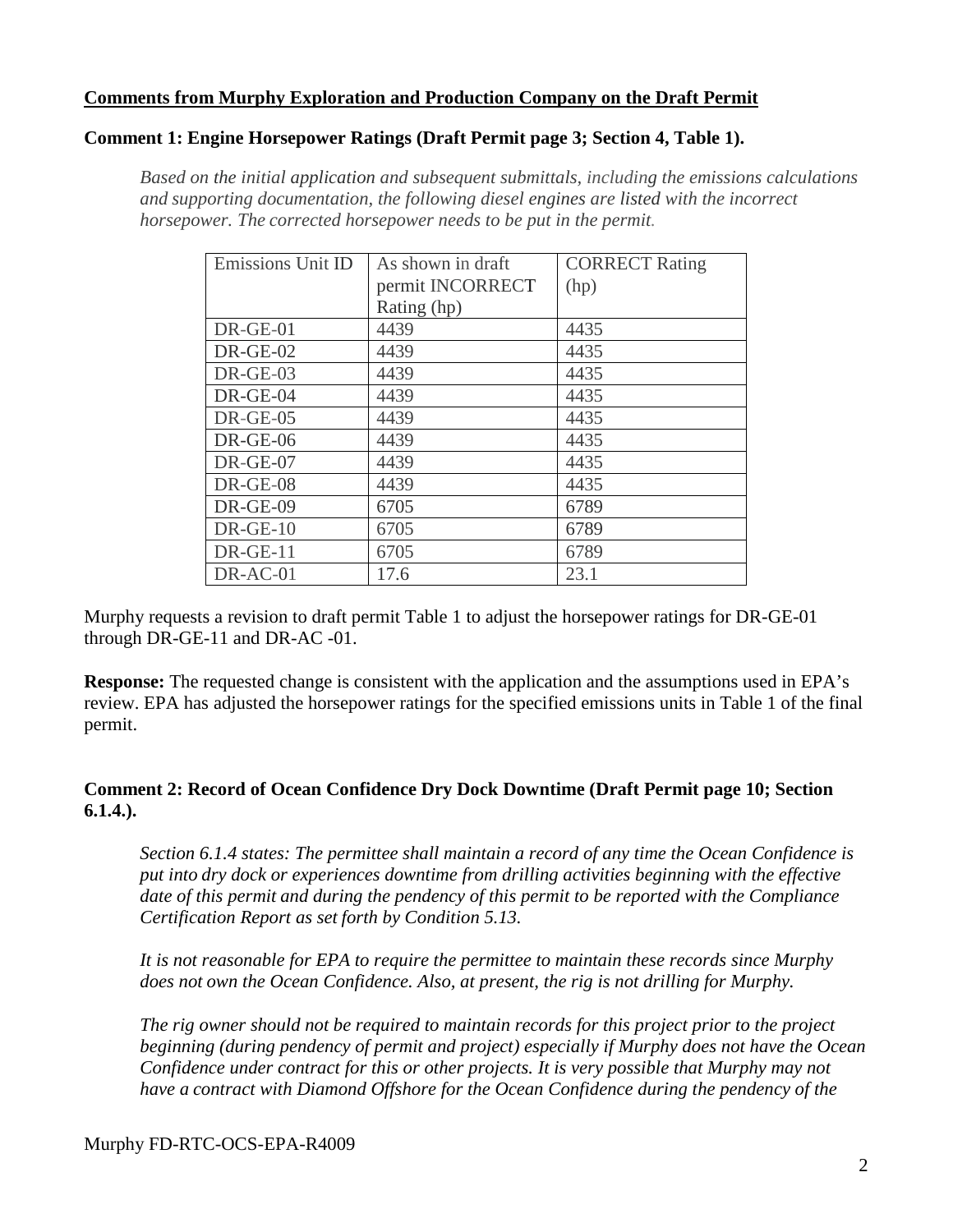*permit or during the time leading up to the beginning of the drilling operation for this project.*

**Response:** EPA has considered the comment and does not believe that the fact that Murphy does not own the *Ocean Confidence* makes this recordkeeping requirement unreasonable. This owner-operator relationship is typical for offshore exploratory drilling. EPA concurs that recordkeeping, permitting and compliance may be easier if the rig owner is the permittee, rather than the rig operator. However, the decision for the operator to be the permittee, as was chosen by the applicant for this project, is not prohibited by the applicable regulations, nor does it prevent compliance with the Clean Air Act. The operating status of the rig and its whereabouts is constantly maintained and can be readily obtained from the rig owner.

Upon further consideration of this requirement, however, EPA has clarified that the recordkeeping requirement is not necessary once the IMO Tier I upgrades have taken place. In addition, the recordkeeping would not be necessary if the permittee identifies a time-period when the upgrades will be performed during scheduled downtime or maintenance of the drilling floor engines, such as during the 2-3 month period that the rig is scheduled to travel from Africa to the Gulf of Mexico. Hence, condition 6.1.4 of the permit has been modified to allow for these contingencies.

# **Comment 3: Drilling Vessel Fuel Consumption Limit (Draft Permit page 16; Section 6.8.1).**

*6.8.1. Operating Limit: The Ocean Confidence drilling vessel is limited to the consumption of 500 barrels per day of diesel fuel, not to exceed 1,890,000 gallons of diesel fuel for the duration of the project.*

*Add "an average of" to the permit restriction on fuel consumption since the total fuel consumption is the drilling rig's emissions limit determinant.*

Murphy requests that draft permit Condition 6.8.1 be changed in the final permit to read:

*6.8.1. Operating Limit: The Ocean Confidence drilling vessel is limited to the consumption of an average of 500 barrels per day of diesel fuel, not to exceed 1,890,000 gallons of diesel fuel for the duration of the project.*

**Response:** In the March 21, 2011 letter from Murphy to EPA, Murphy states that a "worst case average of 500 BPD" and a "maximum daily average of 500 BPD" were used in emissions calculations (see the Calculation Methodology section beginning on p. 337). In this same Calculation Methodology document, the worst case emissions for air quality impact modeling were based on the consumption rate of 500 barrels of diesel fuel per day. In addition, footnote 2 in the PTE Emissions table on page 345 reads "Emissions based on combustion rate of 500 barrels of diesel fuel per day." There is some flexibility inherent in the compliance method and recordkeeping requirements of draft permit Condition 6.8.3. Additionally, any emergencies on the drill rig necessitating a temporary increase in fuel consumption for safety reasons would be addressed under EPA's enforcement discretion. Therefore, no changes were made to this condition in the final permit.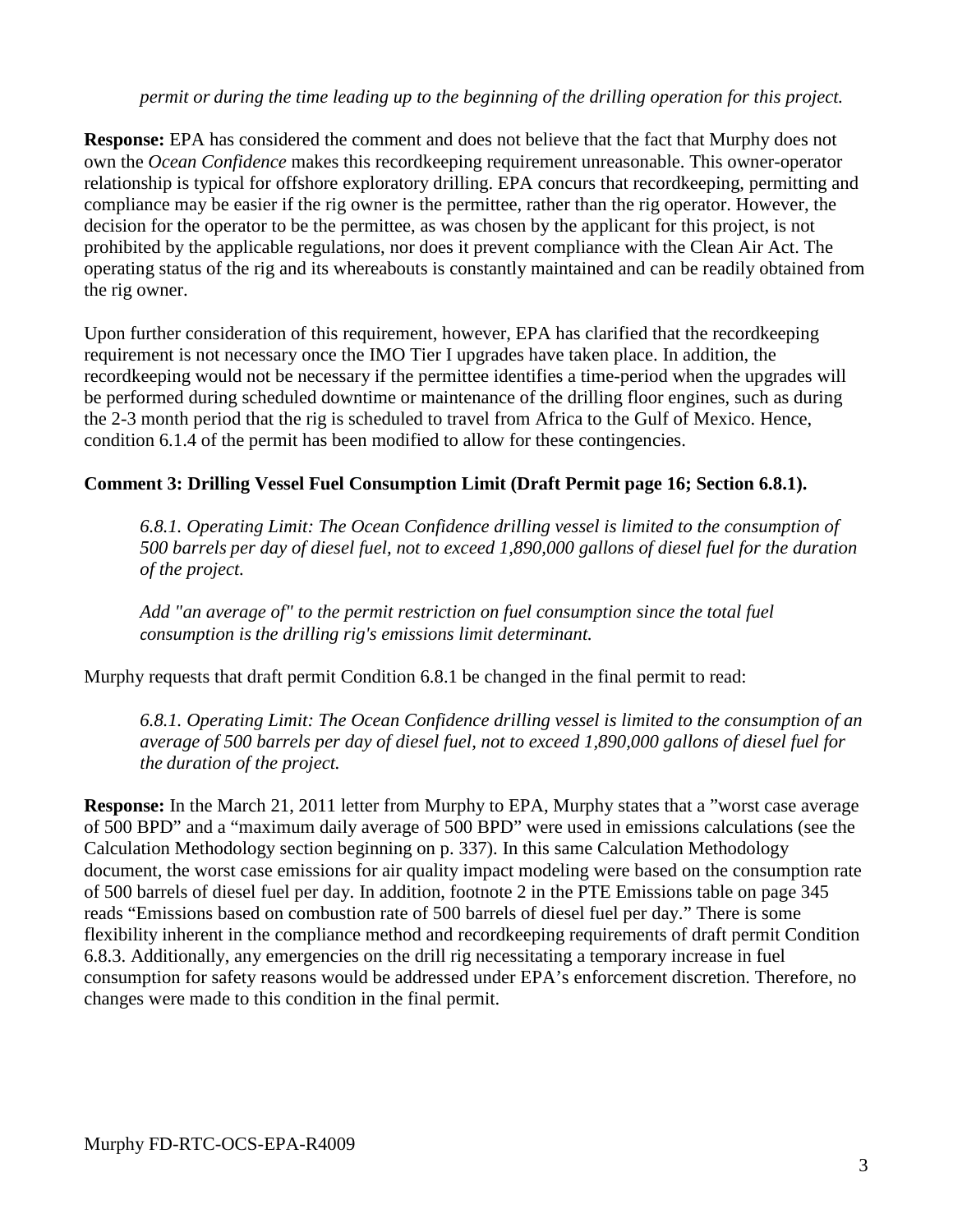#### **Comments 4 and 5: Work and Crew Boat Compliance Demonstration (Draft Permit page 17; Sections 6.9.4 and 6.9.5).**

*6.9.4. Compliance Demonstration Method: Compliance with these operating limits will be demonstrated by maintaining a record of operating time and fuel consumption for each work and crew boat within the 25 nautical mile radius of the Ocean Confidence and during standby time at the Ocean Confidence.*

*Remove "and fuel consumption" from the permit condition since the work and crew boats emissions were not determined based on fuel consumption.*

and

*6.9.5 requires the support vessels to monitor the following:*

- *Gallons of fuel on each work boat entering the 25 nautical mile radius*
- *Gallons of fuel on each work boat exiting the 25 nautical mile radius*

*Remove the following conditions due to emissions in the application were not calculated based on fuel consumption. Emissions calculated based on default estimated hours of operation in the 25- mile radius and fuel used and emission factors from AP-42:*

*Remove following requirements: -Gallons of fuel on each work boat entering the 25 nautical mile radius -Gallons of fuel on each work boat exiting the 25 nautical mile radius*

Murphy requests that fuel monitoring for support vessels be removed from Draft Permit Condition 6.9.5 that Draft Permit Condition 6.9.4 be changed to read:

*6.9.4. Compliance Demonstration Method: Compliance with these operating limits will be demonstrated by maintaining a record of operating time for each work and crew boat within the 25 nautical mile radius of the Ocean Confidence and during standby time at the Ocean Confidence.*

**Response:** EPA has considered the comment and does not concur. In the March 21, 2011 letter from Murphy to EPA, specifically the Calculation Methodology section beginning on page 337, Murphy states that for the work boats and crew boat,  $SO<sub>2</sub>$  is calculated based on the use of ultra low sulfur fuel and an estimated fuel use value. The stated methodology indicates that the estimated fuel use was the basis for  $SO_2$  emissions used in air quality modeling for both the work and crew boats. To calculate  $SO_2$ emissions, the amount of fuel consumed must be known. In addition, the Project Summary section support vessel tables beginning on page 65 indicate that fuel use was calculated in gal/hr for each set of emissions calculations. Therefore, no changes were made to this condition in the final permit.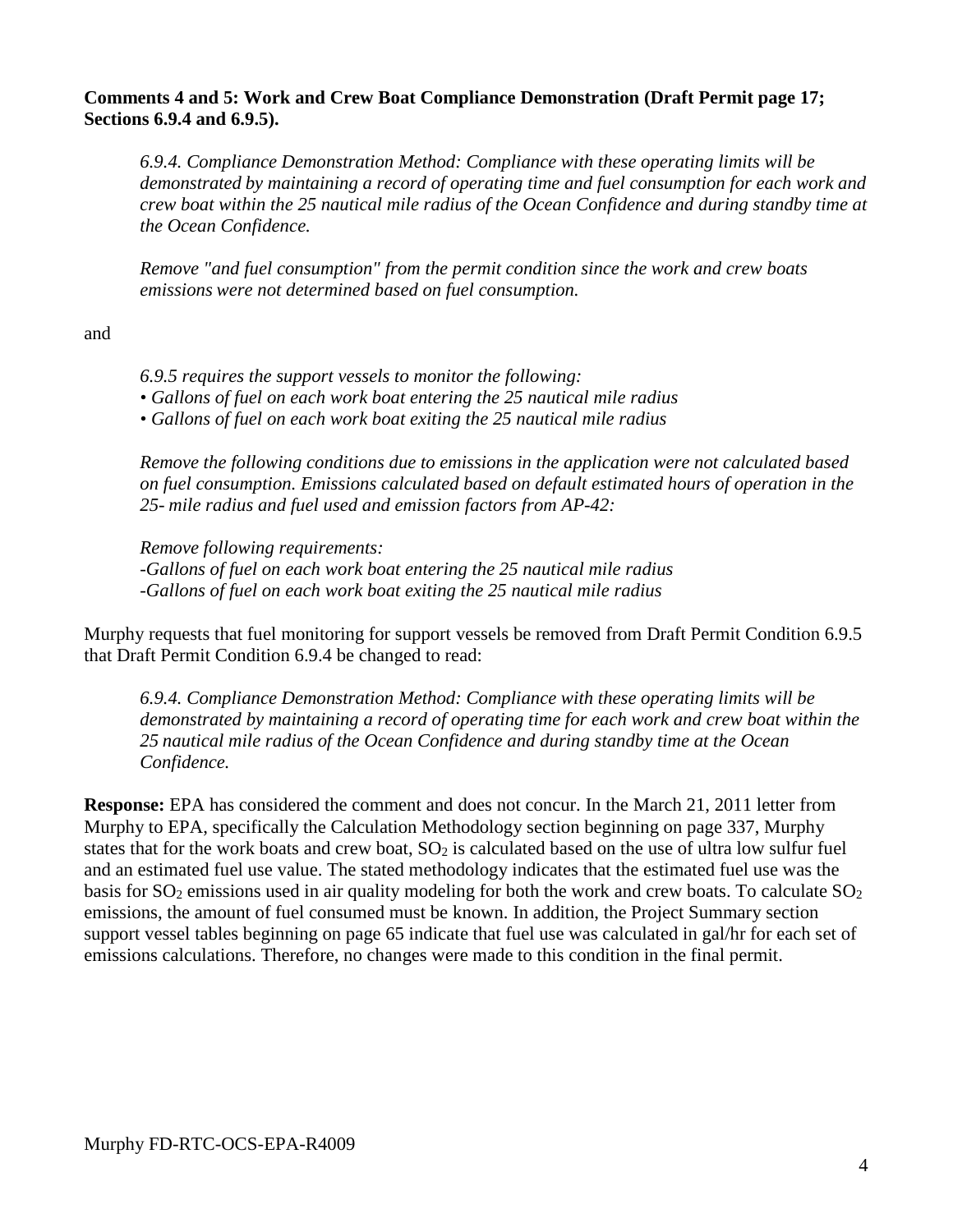## **Comment 6: BACT Requirement to Retrofit Drilling Floor Engines to IMO Tier I Standards (Draft Permit page 12; Sections 6.5.2.3).**

*Section 6.5.2.3 states: In the event the Ocean Confidence has scheduled downtime from drilling for more than 21 consecutive days at sea or is put into dry dock for more than 14 days prior to drilling under this permit or during the pendency of this permit, one or more of the engines, as can be achieved in the scheduled time, DR-GE-09 through DR-GE-11 must be upgraded to IMO Tier I standards.*

*This requirement should be removed from the permit based on the following: 1. Sections 6.5.2.1 set the BACT limit of 26 g NOx/kW-hr.*

*2. This option was rejected in the permit application BACT analysis submitted based on cost and uncertainty as to whether the actual emissions could meet the 12.1 g NO<sub>x</sub>/kW-hr. 3. The Ocean Confidence drills wells for projects worldwide, not just for projects in the Gulf of Mexico. It is very likely that the Ocean Confidence, during the time leading up to the start of this project, may be operating at locations other than the United States (e.g., Eastern Atlantic Ocean off the coast of West Africa) and would not be able to secure crews, engineering staff and a contractor to perform a Tier 1 conversion at locations other than the United States. 4. The time of 14 to 21 days to complete a conversion of one of the three Caterpillar engines to a Tier 1 is not feasible. An estimate of 21 to 24 days to do a conversion of the three Caterpillar engines to a Tier 1 engine was used as a best case optimistic time to for the BACT cost analysis only. That number of days was used only as lower estimated number for the costs associated with dry docking the Ocean Confidence for the work; it was not meant to be a firm number of days to complete such a project. The number did not include all of the steps necessary to get the project approved, mobilization, engine conversion, engine testing, stack testing and approval by the American Bureau of Shipping (ABS) that is required. Also, if the downtime and/or dry dock was unscheduled, it would be infeasible to complete upgrades in the 14 to 21 day time frame. Since the Ocean Confidence is presently drilling off of the coast of West Africa, the time to complete the conversion would require an additional 2 to 3 months to acquire and ship parts, equipment and personnel to the overseas location. Further delays could occur since the parts and equipment would first have to be shipped to an onshore overseas location/port and then to the Ocean Confidence. We could expect further delays due to the need for approvals through U.S. Customs and overseas customs agencies.*

Murphy requests that draft permit Condition.6.5.2.3 be removed from the final permit.

**Response:** EPA has considered the comment and has revised the permit condition to not require the drilling floor engines to meet IMO Tier I emission standards after periods of dry dock or downtime of less than 24 days, as estimated in the application. The dry dock or downtime period specified in the permit is intended to be the period that the engines are not in use and can be upgraded to meet IMO Tier I standards. This period is not intended to include additional time needed for ordering the parts, customs, or shipping. EPA recommends that the procurement and customs timelines be accounted for in advance, such that the upgrade installation is able to occur during scheduled maintenance or rig transport.

EPA does not find the argument that the rig will be outside US waters justification for why the upgrade to IMO Tier I standards are technically infeasible and/or cost prohibitive. In addition, the argument was not substantiated in the comment letter. It is EPA's understanding, based on discussions with operators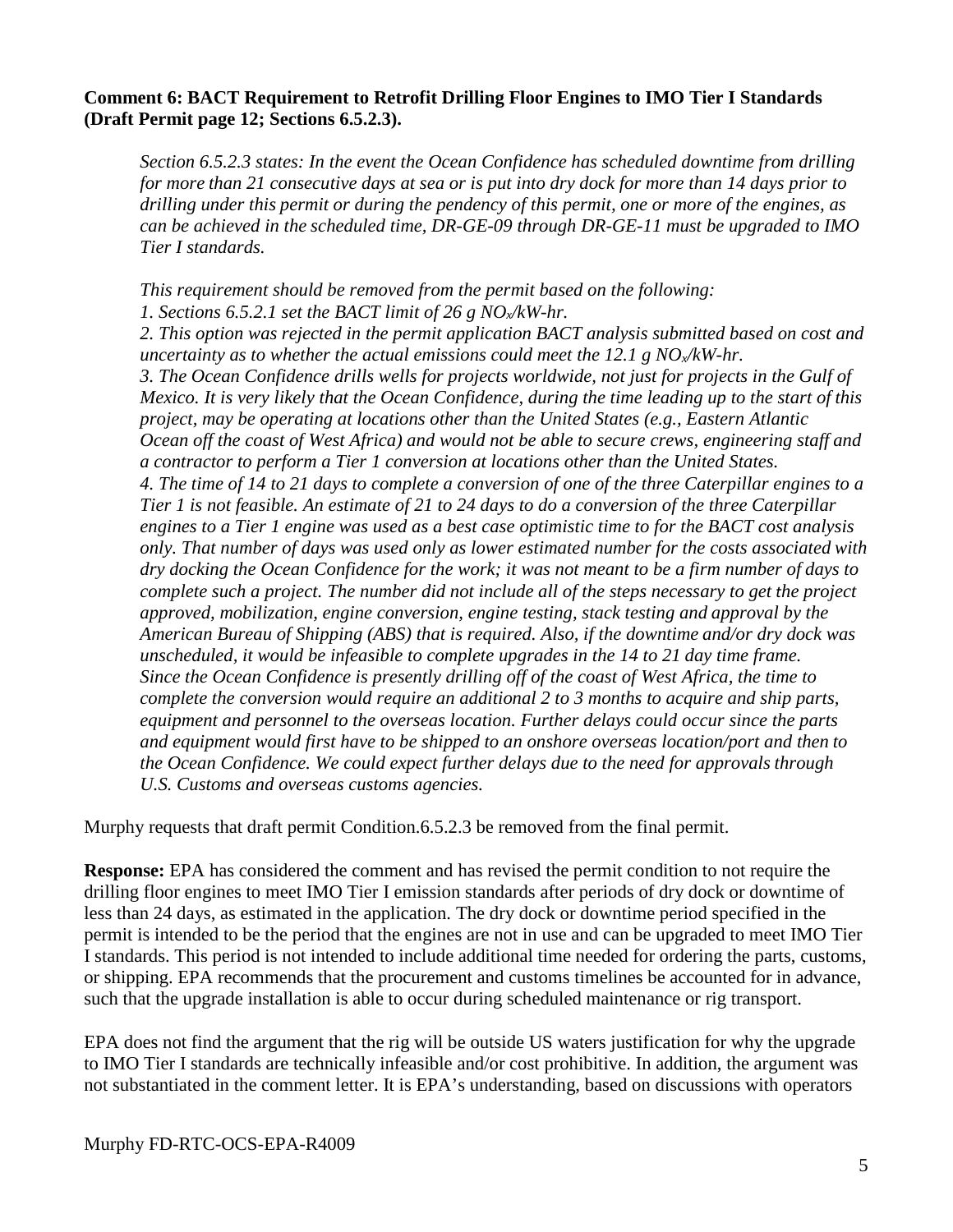and rig owners, that significant maintenance and even engine replacements occur overseas as well as during rig transport. Given the rig is a foreign-flagged vessel, it is reasonable to assume that maintenance and modification activities routinely occur outside the Gulf of Mexico.

EPA understands that the IMO Tier I upgrade package for the three drilling floor engines is commercially available and is designed to allow the engines to meet an emission rate of 11.5 g/kw-hr. The BACT limit of 12.1 g/kw-hr is consistent with recent BACT determinations made for other IMO Tier I engines.

Based on the BACT analysis presented and EPA's independent review, the cost of the upgrade is reasonable if scheduled during a period when the drilling floor engines are not in use. EPA has built substantial flexibility into this determination and has not required that the conversions occur simultaneously nor be completed prior to the commencement of the drilling operation. Given that the Ocean Confidence is not scheduled to return to the Gulf of Mexico until January 2013, and that the return trip is likely to take 2-3 months, EPA believes there is adequate time for Murphy to work with the rig owner to identify a suitable schedule that will not interfere with other maintenance activities.

# **Comment 7: IMO Tier 1 Upgrades (Draft Permit page 12; Section 6.5.2.4).**

*6.5.2.4 requires the NOx upgrade to meet a limit of 12.1 g/kW -hr NOx on a rolling 24-hour for each upgraded engines.*

*There is no guarantee from the supplier that the upgrade will be able to meet the limit of 12.1 g/kW-hr NOx on a rolling 24-hour for each upgraded engines.*

Murphy requests that draft permit Condition 6.5.2.4 be removed.

**Response:** Page 40 of the revised BACT analysis included in the June 21, 2011 letter from Murphy to EPA reports that "Caterpillar states that the EUI conversion can make the Caterpillar 3616 engines compliant with IMO Tier 1 emissions standards." This is calculated to be  $11.544 \text{ g NO}_x/\text{kWh}$  for the 900 rpm engines. Additional information from Caterpillar is included as Attachment 12 in Volume 2 of the original application's BACT analysis dated November 2010. This information indicates that the engines can meet IMO Tier 1 standards once upgraded. An additional 5% was added to establish the BACT limit, increasing it to 12.1 g  $NO_x/kWh$ , to allow for uncertainties in the actual emissions. Furthermore, Murphy's assertion that Caterpillar will not guarantee that the upgraded engines can meet a limit of 12.1  $g \text{NO}_x$  kWh is not substantiated in the comment and no additional documentation has been provided to refute the information presented in the application materials. In addition, no alternative limit was proposed in the comments for the upgraded drilling floor and hotelling engines. Therefore, no changes were made to this condition in the final permit.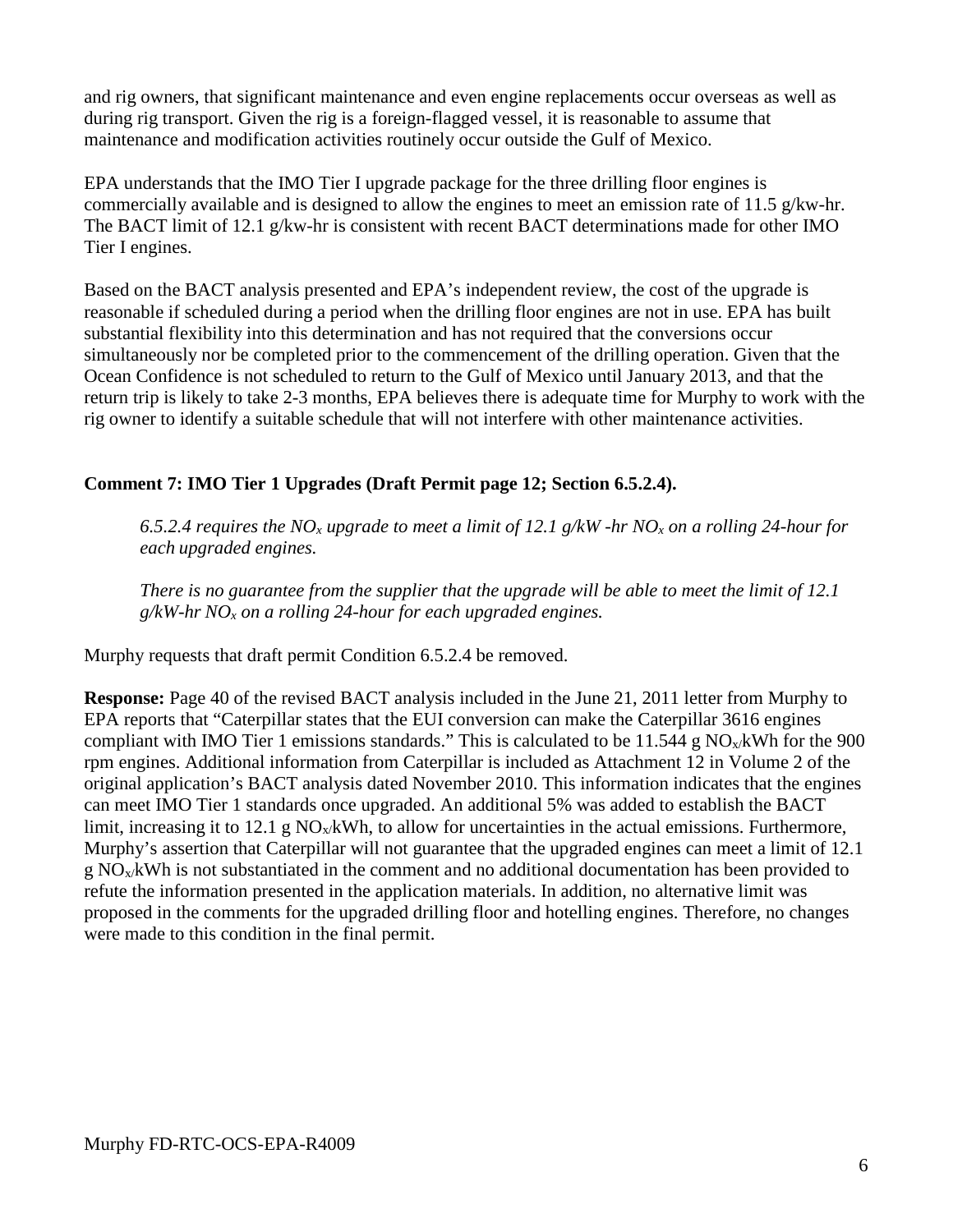## **Comment 8: Parametric Monitoring for CO2 and SO2 (Draft Permit page 13; Section 6.6.2).**

*6.6.2 Parametric Monitoring {Compliance Monitoring Option #2} requires monitoring for CO2 and SO2.*

*No exhaust gas monitoring for SO2 emissions should be required. The permit should allow the use of sulfur content of the diesel fuel and amount of diesel fuel burned to determine the mass of SO2 emissions.*

*Section 6.3 of the permit, requires the permittee to determine the sulfur content of the diesel fuel used by the Ocean Confidence. The amount of sulfur in the fuel is limited to <0.05 percent by weight sulfur by Section 6.3 of the draft permit. If the diesel fuel contains <0.05 percent by weight sulfur then there is an upper limit to SO2 emissions that the rig can emit and this can be calculated based on amount of fuel burned and sulfur content of the fuel. Doing a daily calculation of SO2 emissions based on fuel used and sulfur content would be a more cost effective method.*

*No exhaust gas monitoring for CO2 should be required. There is no CO2 mass or concentration limitation. If the mass emission of CO2 is required to be estimated, then the rig should be allowed to calculate CO2 emissions using methods required by the EPA's Mandatory Greenhouse Gas Reporting Rule in 40 CFR Part 98, Subpart C.*

*We note that some systems used for parametric monitoring can use*  $CO<sub>2</sub>$  *or*  $O<sub>2</sub>$  *concentrations to estimate exhaust flowrate and mass emissions using Method 19. If that is the intent of this requirement to require*  $CO_2$  *and*  $O_2$ *, then the option should be given that*  $CO_2$  *or*  $O_2$ *concentration in the exhaust can be used measured, but not both being required.*

Murphy requests that monitoring for  $CO<sub>2</sub>$  and  $SO<sub>2</sub>$  be removed from draft permit Condition 6.6.2.

**Response:** EPA considered the commenter's request and concurs that  $SO_2$  and  $CO_2$  concentrations do not need to be included in parametric monitoring for this permit. EPA has modified Condition 6.6.2.2, which addresses parametric monitoring, to remove these pollutants from the recommended parameters. Condition 6.6.2.1 in the draft permit states that use of Option #2 must include an EPA-approved measurement system. Therefore, if Option #2 is selected as the compliance monitoring method, the measurement system, including parameters monitored and frequency of testing, must be submitted to EPA for approval prior to use. At that time, the parameters required to be monitored for this specific project would be determined. Furthermore, the monitoring system outlined in draft permit condition 6.6.2.2 is presented as an example only as stated in the condition. Murphy is not limited to the use of the parametric monitoring system as it is stated in the bulleted list. However, the system presented as an example in the draft permit is typical of the parameters and procedures that EPA would evaluate when approving or disapproving a monitoring system.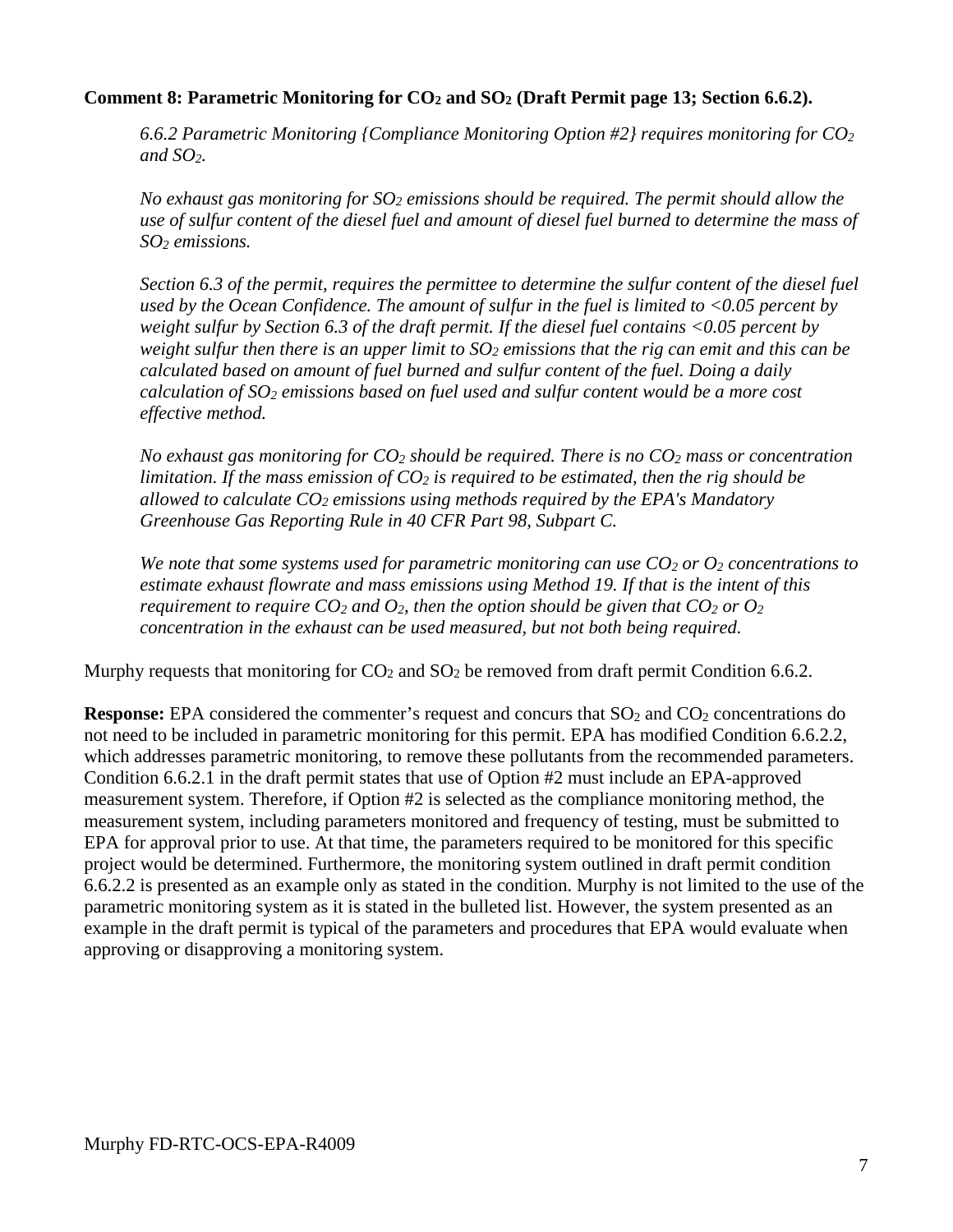# **Comment 9: Stack Testing for CO2 (Draft Permit page 14; Section 6.6.3).**

*Section 6.6.3. Stack Testing Emissions Monitoring {Compliance Monitoring Option #3} requires testing for CO, NOx, PM2.5, PM10, VOC, CO2, and visible emissions.*

*5.2. No testing for CO2 should be required. There is no CO2 emission limitation. If mass emissions of CO2 required to estimated, then the rig should be allowed to calculate CO2 emissions using methods required by the EPA's Mandatory Greenhouse Gas Reporting Rule in 40 CFR Part 98, Subpart C.*

Murphy requests that draft permit Condition 6.6.3 be revised to remove requirements for  $CO<sub>2</sub>$ monitoring.

**Response:** EPA has considered the comment and has no objection to emissions of CO<sub>2</sub> being calculated from fuel consumption or using methods required by EPA's Mandatory Greenhouse Gas Reporting Rule. Therefore, CO<sub>2</sub> monitoring requirements have been removed from final permit Condition 6.6.3.

## **Comment 10: Calculation of g/kW-hr for CO, PM10, CO2 and Visible Emissions (Draft Permit page 14; Sections 6.6.3.6 through 6.6.3.10).**

*Section 6.6.3.6 through 6.6.3.9. requires calculation of g/kW-hr for each pollutant listed in 6.6.3 and then the graphing of the data versus engine load for each engine tested.*

*5.1. The requirement under 6.6.3.6 through 6.6.3.10 should not apply to CO, PM10, CO2 and visible emissions. As stated in EPA's Project Description, the project is major for NOx and EPA is requiring testing for VOC and PM2.5 since these pollutants are estimated to be emitted near their respective PSD significant emission rates. We also note that there is no regulatory or permit limitation on CO2 emissions for this project. The methods in 6.6.3.6 through 6.6.3.10 are not feasible for visible emissions and so should specifically exclude visible emissions.*

Murphy requests that draft permit Condition 6.6.3.4 be revised in the final permit to exclude CO,  $PM_{10}$ , CO2, and visible emissions.

**Response:** EPA has considered the comment and, based on the temporary nature of this project, concurs with the commentor. Therefore, Condition 6.6.3.4 has been modified in the final permit to exclude CO, PM<sub>10</sub>, CO<sub>2</sub>, and visible emissions from the list of pollutants in this permit condition.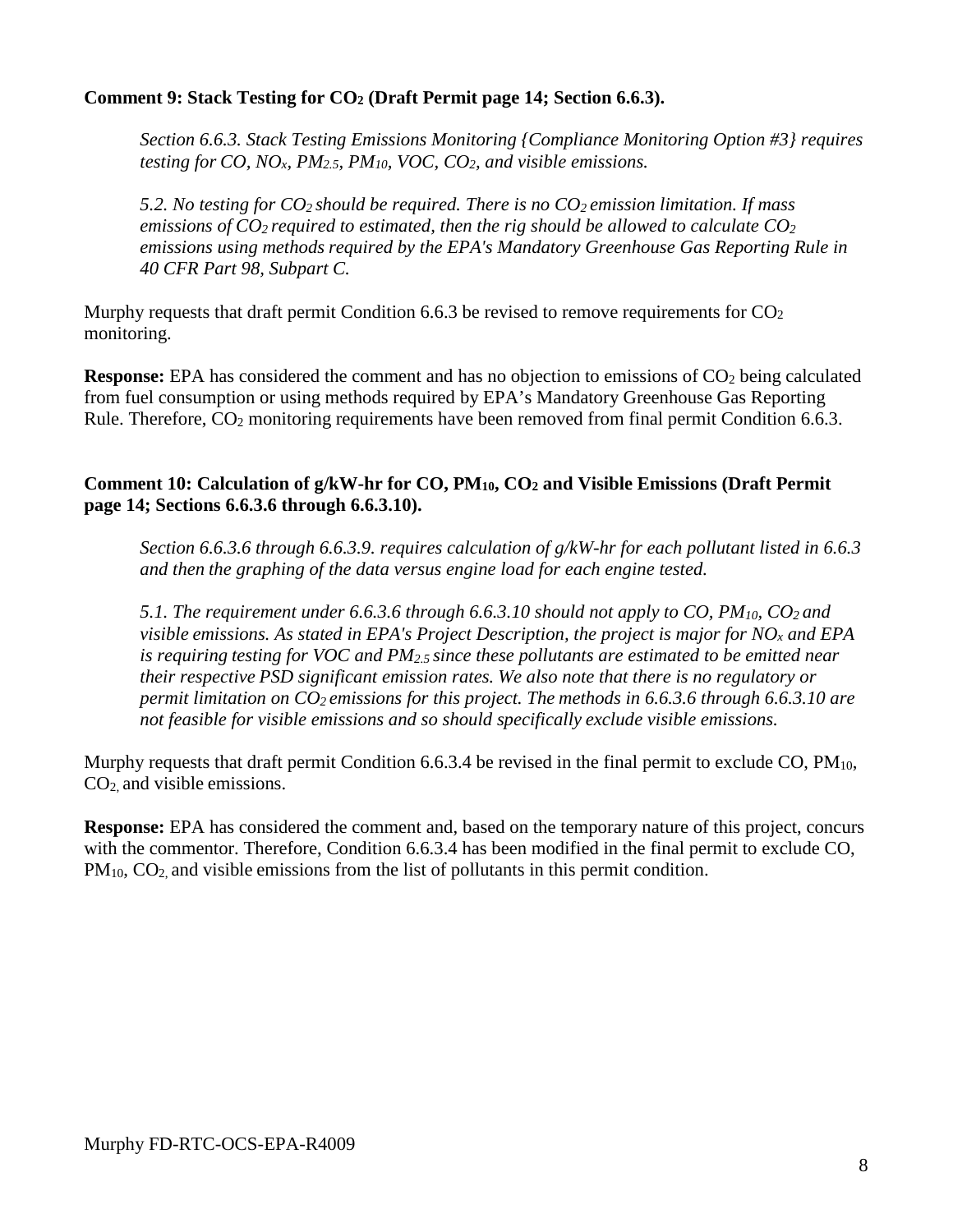## **Comments from Murphy Exploration and Production Company on the Preliminary Determination and Statement of Basis**

The Preliminary Determination and Statement of Basis is a final document and as such will not be revised. This Final Determination and Response to Comments document will be used to address comments to the Preliminary Determination and Statement of Basis as listed below.

# **Comment 11: Engine Horsepower Ratings (page 8; Table 4-2; Section 4.5.1).**

*Based on the initial application and subsequent submittals, including the emissions calculations and supporting documentation, the following diesel engines are listed with the incorrect horsepower. The corrected horsepower needs to be put in the permit. The correct values are shown in bold in the far right side of the following table.* [See table included in Comment 1 above.]

**Response:** See the response to Comment 1 above. The requested change is consistent with the application and the assumptions used in EPA's review. The final permit includes the corrected horsepower ratings for the specified emissions units in Table 1.

## **Comments 12 through 14, and 16: Typographical Errors (pages 10, 11, 12 and 19; Tables 4-4 and 5-1; Sections 4.6, 5.0, 5.1 and 6.0)**.

*Typographical errors are in the summary table. The correct values for Table 4-4 are shown in bold and underlined in the following table.*

| Hazardous Air | Ocean      | <b>Work Boats</b> | Crew Boat | Total |
|---------------|------------|-------------------|-----------|-------|
| Pollutant     | Confidence | (TPY)             | (TPY)     | (TPY) |
|               | (TPY)      |                   |           |       |
| Acetaldehyde  | 0.0        | 0.0               | 0.0       | 0.0   |
| Formaldehyde  | 0.01       | 0.0               | 0.0       | 0.02  |
| Benzene       | 0.10       | 0.03              | 0.01      | 0.14  |
| Toluene       | 0.04       | 0.0               | 0.0       | 0.05  |
| E-Benzene     | 0.0        | 0.0               | 0.0       | 0.0   |
| Xylene        | 0.03       | 0.0               | 0.0       | 0.04  |

and

*Typographical errors are in the summary table: DR-GE-01 through DR-GE-11: PM = 14.1234 TPY (not 14.1134 TPY) DR-GE-12: PM = 0.001 TPY (not 0.0110 TPY)*

and

*A typographical error is in the bullets. DR-DE-08 is referenced in the third bullet point, but it should read DR-GE-08.*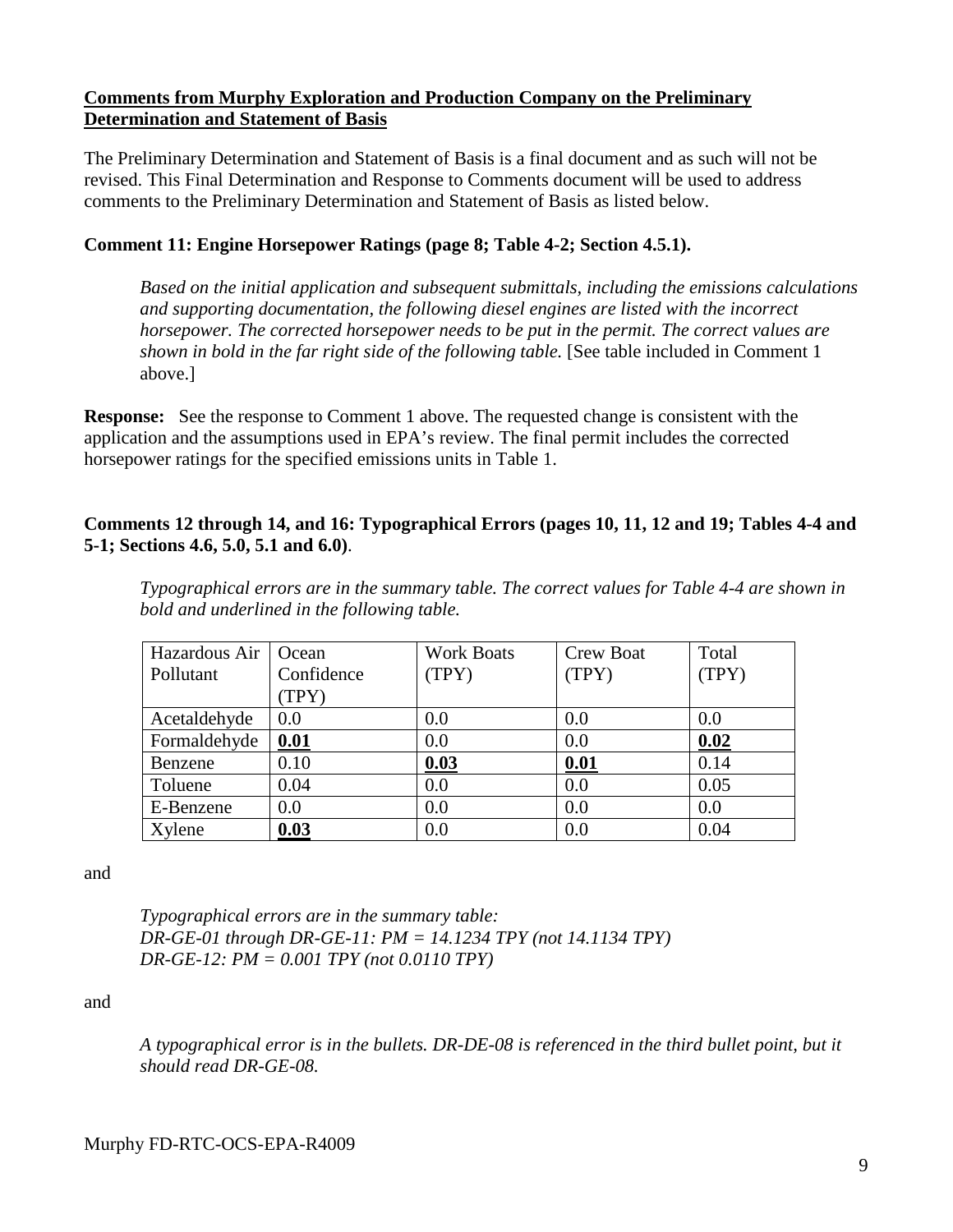and

*Page 19, in last paragraph of Step 2 A typographical error is in the engine labels. DR-GE-1 should read DR-GE-01.*

**Response:** The typographical errors have been noted.

# **Comment 15: Work and Crew Boat Compliance Demonstration (page 14; Section 5.4)**.

*Remove the following conditions due to the fact that emissions were not determined based on fuel consumption:*

*-Gallons of diesel fuel on the support vessel entering the 25 nautical mile radius -Gallons of diesel fuel on the support vessel exiting the 25 nautical mile radius*

**Response:** See response to Comment 5 above. EPA has considered the comment and does not concur. In the March 21, 2011 letter from Murphy to EPA, specifically the Calculation Methodology section beginning on page 337, Murphy states that for the work boats and crew boat,  $SO<sub>2</sub>$  is calculated based on the use of ultra low sulfur fuel and an estimated fuel use value. The stated methodology indicates that the estimated fuel use was the basis for  $SO_2$  emissions used in air quality modeling for both the work and crew boats. To calculate  $SO_2$  emissions, the amount of fuel consumed must be known. In addition, the Project Summary section support vessel tables beginning on page 65 indicate that fuel use was calculated in gal/hr for each set of emissions calculations.

# **Comment 17: Ocean Confidence Day Rate Costs and Dry Dock Downtime (page 23; Section 6.0).**

*If rig downtime occurs due to an action specifically required by Murphy (e.g., upgrade Caterpillar engines for NOx emissions) then Murphy would incur the day rate expenses. Murphy feels that these costs are more than justified to be included in the determination of the BACT costs.*

*Also, there could be situations where the rig is not drilling or placed in dry dock where a NOx upgrade could not be accomplished due to scheduling or logistical reasons. This could be due to the need for repairs to the rig where the NOx upgrade work would interfere with such repairs. Costs for an extended downtime and dry dock time for a NOx upgrade over and above a scheduled downtime/dry dock would be incurred by Murphy for such times. The permit should allow for such contingencies. Again, this situation would justify applying these costs to the BACT analysis.*

*Aside from the issue of the day rate costs that Murphy may incur, completing the NOx upgrade in a 14 to 21 day time period per engine may not be feasible for every time such an event occurs. The Ocean Confidence is presently operating in the Eastern Atlantic off the cost of West Africa. Downtime or dry dock operations for the Ocean Confidence overseas would require a large amount of planning and staging of equipment and personnel to ensure that a NOx upgrade could be accomplished for one or more engines. Diamond Offshore estimates that an additional 2 to 3*